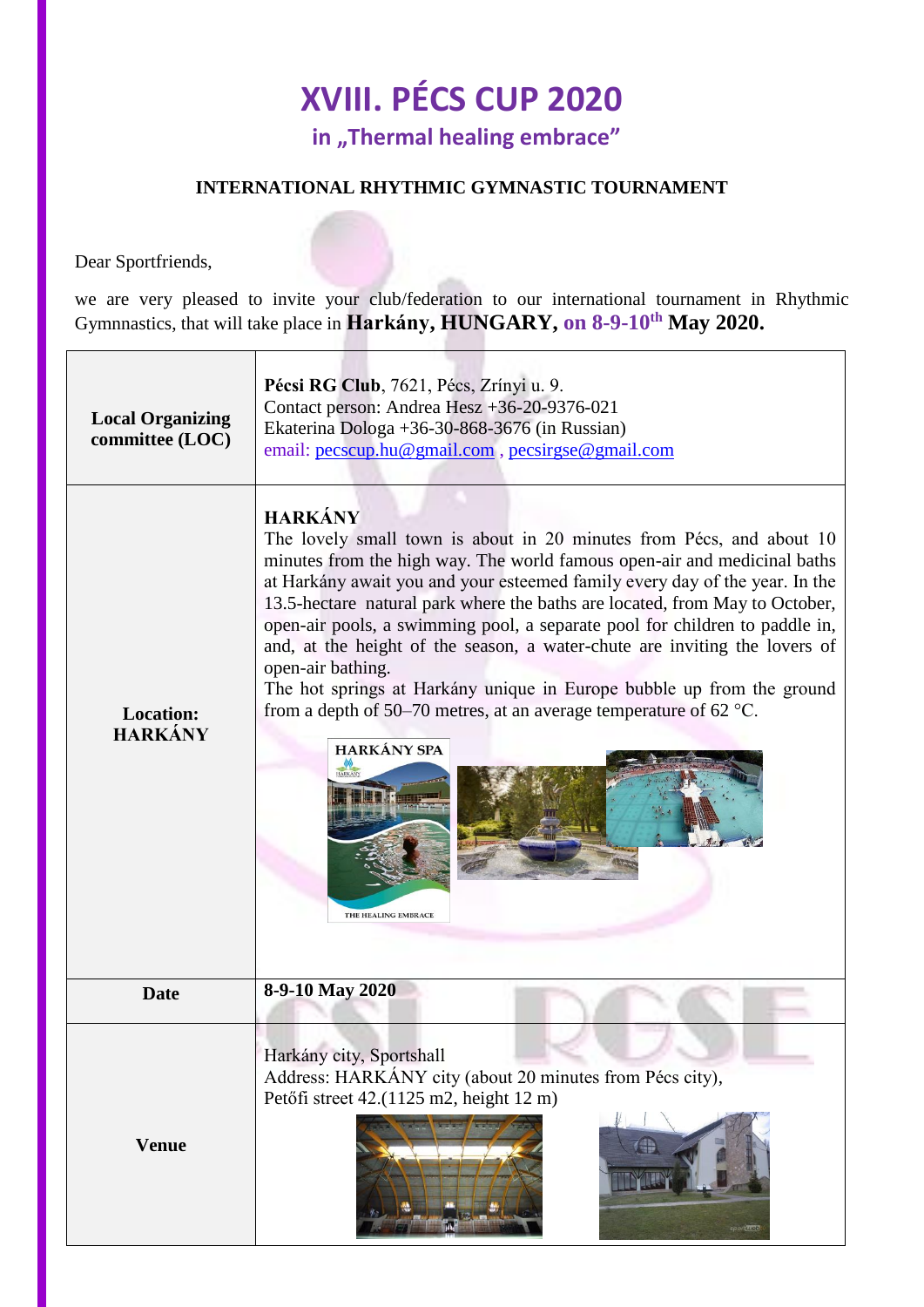| <b>Provisional</b><br>schedule   | 7 May 2020, Thursday: Arrival of the delegations, Training<br>8 May 2020 Friday: Training, B light category, Groups (cc. 14 h)<br>9 May 2020 Saturday,: Individual A category<br>10 May 2020 Sunday: Individual B category, Finals<br>11 May2020 Monday: Departure of the delegations                                                                                                                                                                                                                   |
|----------------------------------|---------------------------------------------------------------------------------------------------------------------------------------------------------------------------------------------------------------------------------------------------------------------------------------------------------------------------------------------------------------------------------------------------------------------------------------------------------------------------------------------------------|
| <b>Event Format</b>              | <b>Individual Competition</b><br>"A", "B" and "B light" category, All Around and by apparatus<br>2012A-2011A-2010A-2009A-2008A-2007A-Junior2006A-Junior<br>In<br>2005A and SeniorA categories the best 8 gymnast of All Around<br>compatition are designated to patricipate in final.<br>Maximum 2 gymnasts per country per final, plus 1 gymnast of the home<br>team out of the competition.<br><b>Group competition</b> $-2$ presentations.<br>There is no limit in number of participating gymnasts. |
| <b>Entry fee</b>                 | Every 10th gymnast entry is free of charge!<br>40 EU/gymnast (individual gymnast)<br>30 EU/gymnast (group)<br>55 EU/gymnast (both individual and group)<br>Entry fee is included medal, diplom and present.                                                                                                                                                                                                                                                                                             |
|                                  | <b>Accommodation in HARKÁNY city</b><br>Dráva Hotel Thermal Resort**** (limited places - about 75 person)<br>40-80 $m2$ 1 or 2 bedrooms apartments with kitchen, balcony, bathroom for<br>$2-3-4-6$ person<br>40 EU/person/night, breakfast and cold lunch package, taxes included<br>Buffet dinner: 15 EU/person/night                                                                                                                                                                                 |
|                                  | Komfort Hotel Platán*** (limited places - 40 person, single, double, triple-<br>rooms)<br>35 EU/person/night – breakfast, cold lunch package, taxes included<br>Dinner: 10 EU/person/night                                                                                                                                                                                                                                                                                                              |
| <b>Accomodation</b><br>and Meals | Lídia Hotel*** (limited places $-30$ person)<br>35 EU/person/night - breakfast, cold lunch package, taxes included<br>Buffet dinner in HOTEL DRÁVA: 15 EU/person/night<br>Hotel HPC***<br>(limited places - 40 person, double-rooms)<br>35 EU/person/night - breakfast, cold lunch package, taxes included<br>Buffet dinner: 10 EU/person/night                                                                                                                                                         |
|                                  | Please send to LOC your accommodation claims by email to:<br><b>pecscup.hu@gmail.com</b> as soon as possible. The places are limited.<br>The hotel rooms will be allocated on a "first come, first serve" basis. The<br>invited participating federations must pay for the accommodation expenses<br>of their delegation members to the LOC upon arrival in cash.                                                                                                                                       |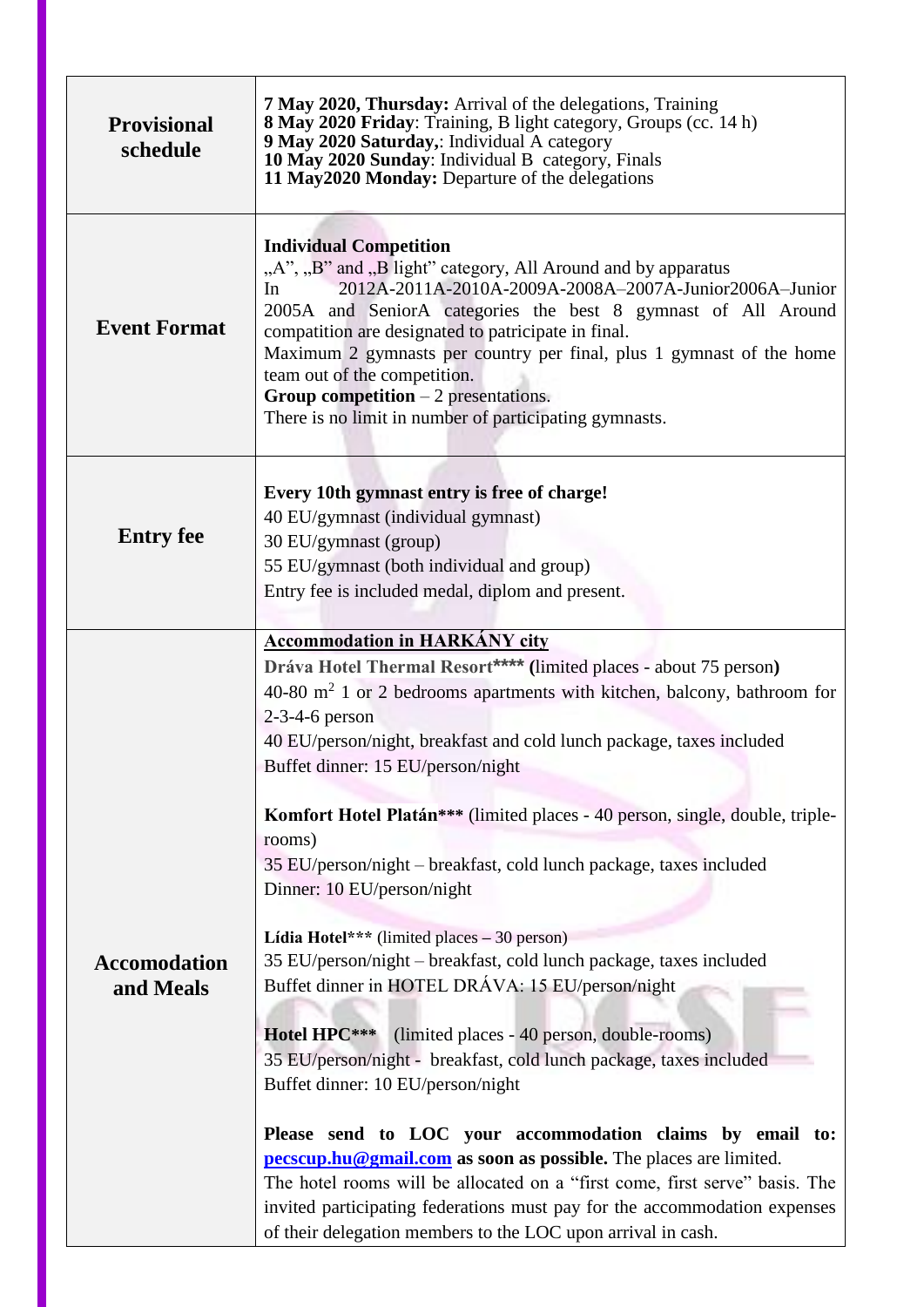|                          | <b>Transportation from Budapest</b>                                              |
|--------------------------|----------------------------------------------------------------------------------|
|                          | For those who are booking accommodation through the OC: from                     |
|                          | Budapest airport/railway station 40 EU/person altogether to and back.            |
|                          | For those who are not booking hotel through OC: 60 EU/person.                    |
| <b>Transportation</b>    |                                                                                  |
|                          | <b>Local transportation</b>                                                      |
|                          | The organizers are providing the transportation from the hotel to the            |
|                          | Sportshall and back. The hotel price included it, bus schuttle service is free   |
|                          | for them who booked hotels by LOC (Friday, Saturday, Sunday)                     |
|                          |                                                                                  |
|                          | <b>Individual competition:</b>                                                   |
|                          | Awards, ranking will be by the year of birth in all categories, except Senior.   |
|                          | All gymnasts receive medal, present, diplom.                                     |
|                          | All-around competition:                                                          |
| Competition/             | first 3 gymnasts cups and medals, all the others medals.                         |
| <b>Awards:</b>           | By apparatus first 3 gymnastst medals in A and B category. (except in B          |
|                          | light)                                                                           |
|                          | Final: first 3 gymnasts medals, 4-8 bronze medals.                               |
|                          | Group competition: every member of the first 3 groups receive cup, diplom        |
|                          | and present. Others medals, diplom and present.                                  |
|                          |                                                                                  |
|                          | If you need an official invitation to obtain a visa to travel to Hungary, please |
| Visa:                    | contact us as soon as possible. We send the official letter of invitation by     |
|                          | DHL. (For those who reserve hotel by OC, it is free. Otherwise 150               |
|                          | EU/delegation)                                                                   |
|                          | Medical services are provided in the gym by Organizer. Insurance: All            |
|                          | delegations are responsible to have the necessary coverage in case of            |
| <b>Other information</b> | accidents or illness.                                                            |
|                          | Official photographer, live stream and online results will be available.         |
|                          |                                                                                  |
|                          | Registration on website: http://rgform.eu/event.php?id_prop=1660                 |
|                          | <b>DEADLINES:</b>                                                                |
|                          | <b>Preliminary entry: 10 March 2020</b>                                          |
|                          | Definitive entry: 10 April 2020                                                  |
|                          | Hotel reservations: 1st April 2020                                               |
|                          | Travel details: 10 April 2020                                                    |
| <b>Deadlines</b>         | Music on mp3 file: 5th May 2020                                                  |
| summary,                 |                                                                                  |
| payment                  | Delegations must pay all fees in cash during the accreditation in competition    |
|                          | hall.                                                                            |
|                          | Bank transfer is also possible to bank account:                                  |
|                          | Name: Pécsi RGSE                                                                 |
|                          | Name of the bank: Mohácsi Takarékbank Zrt                                        |
|                          | IBAN: HU67 5040 0113 1100 3162 0000 0000                                         |
|                          | <b>SWIFT: TAKBHU HBXXX</b>                                                       |